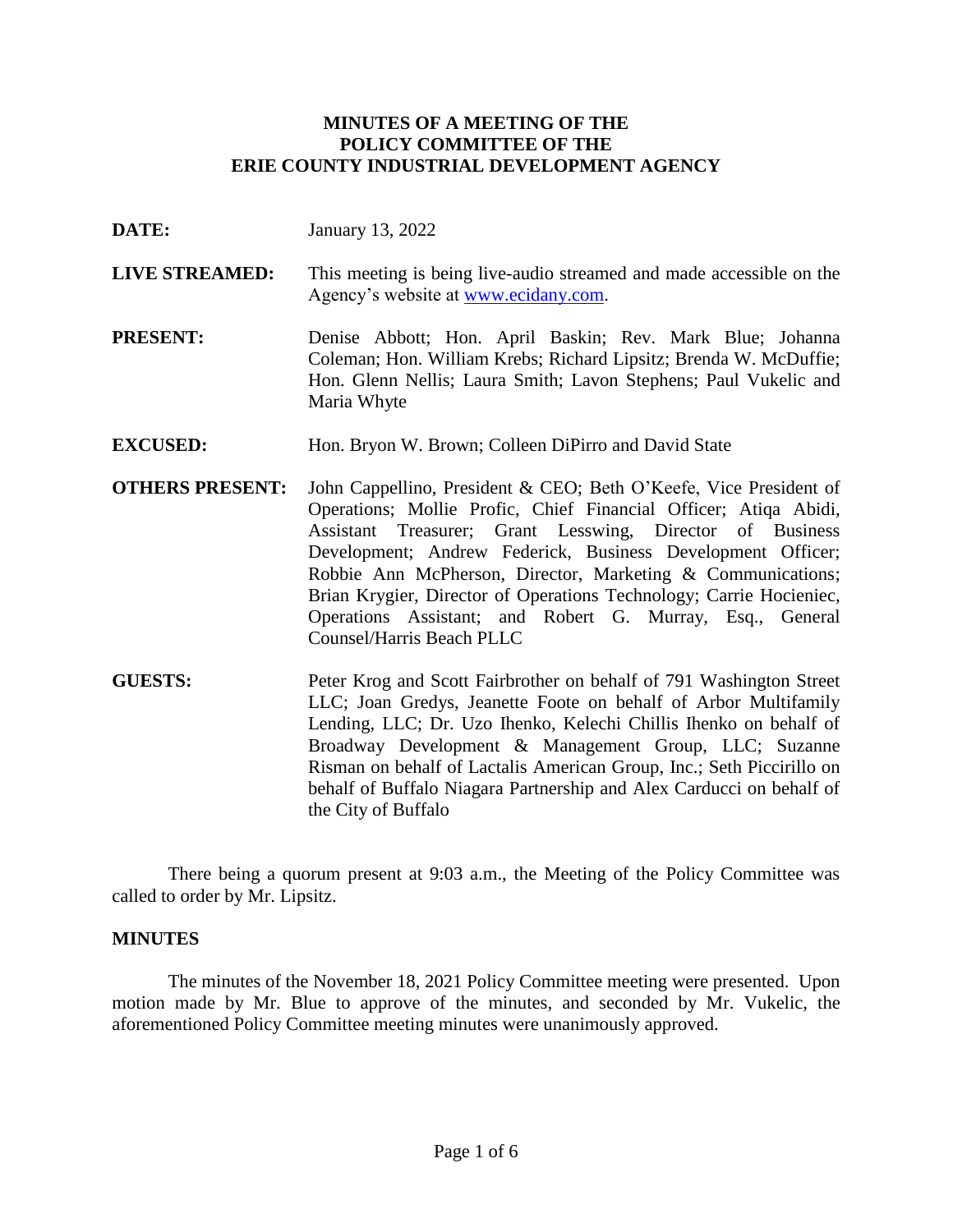The minutes of the December 2, 2021 Policy Committee meeting were presented. Upon motion made by Ms. McDuffie to approve of the minutes, and seconded by Mr. Nellis, the aforementioned Policy Committee meeting minutes were unanimously approved.

## **PROJECT MATRIX**

Mr. Cappellino reviewed the Agency's 2021 Project Matrix, noting 22 projects were induced. Mr. Lipsitz directed that the report be received and filed.

### **PROJECT PRESENTATIONS**

At this point in time, April Baskin and Johanna Coleman joined the meeting.

791 Washington Street LLC, 791 Washington Street, Buffalo, New York 14203. Mr. Cappellino presented this proposed sales tax and mortgage recording tax benefits project involving substantial renovation to convert the site into mixed-use including market rate housing addressing growth demands of medical campus employees, students and those interested in the community. The developer intends to create 243 housing units with 10% (25 units) committed to workforce housing at 80% AMI. In addition, 60,000 sq. ft. will be available to businesses looking to locate on the Buffalo Niagara Medical Campus.

Mr. Cappellino confirmed that 791 Washington Street LLC is seeking \$3.7M in incentives including sales tax exemption and mortgage tax exemption benefits. Total payroll is projected at \$70.7M for the direct and indirect jobs created including 571 construction jobs. The resulting cost benefit is 1:20 so for every \$1 of incentives the community benefit is \$20 in payroll & tax revenue. For Erie County, every \$1 of incentives provides \$38 in community benefits.

General discussion ensued. Ms. Whyte expressed her support for the project. Ms. McDuffie also expressed her support for the project. Ms. Baskin expressed support for the project and thanked the company for work-force housing component piece of the project and for committing to MWBE commitments.

Mr. Cappellino stated that in exchange for providing the sales and use tax and mortgage recording tax exemption benefits, the approval of this project will be conditioned upon adherence to certain material terms and conditions with respect to the potential modification, recapture and/or termination of financial assistance as follows:

| Condition | Term                                     | <b>Recapture Provision</b>                     |
|-----------|------------------------------------------|------------------------------------------------|
|           |                                          | Investment amount equal to or greater than 85% |
|           |                                          | of project amount.                             |
|           |                                          | Total Project Amount = $$107,950,000$          |
|           | Total Investment   At project completion | $85\% = $91,800,000$                           |

# **Draft Recapture Material Terms**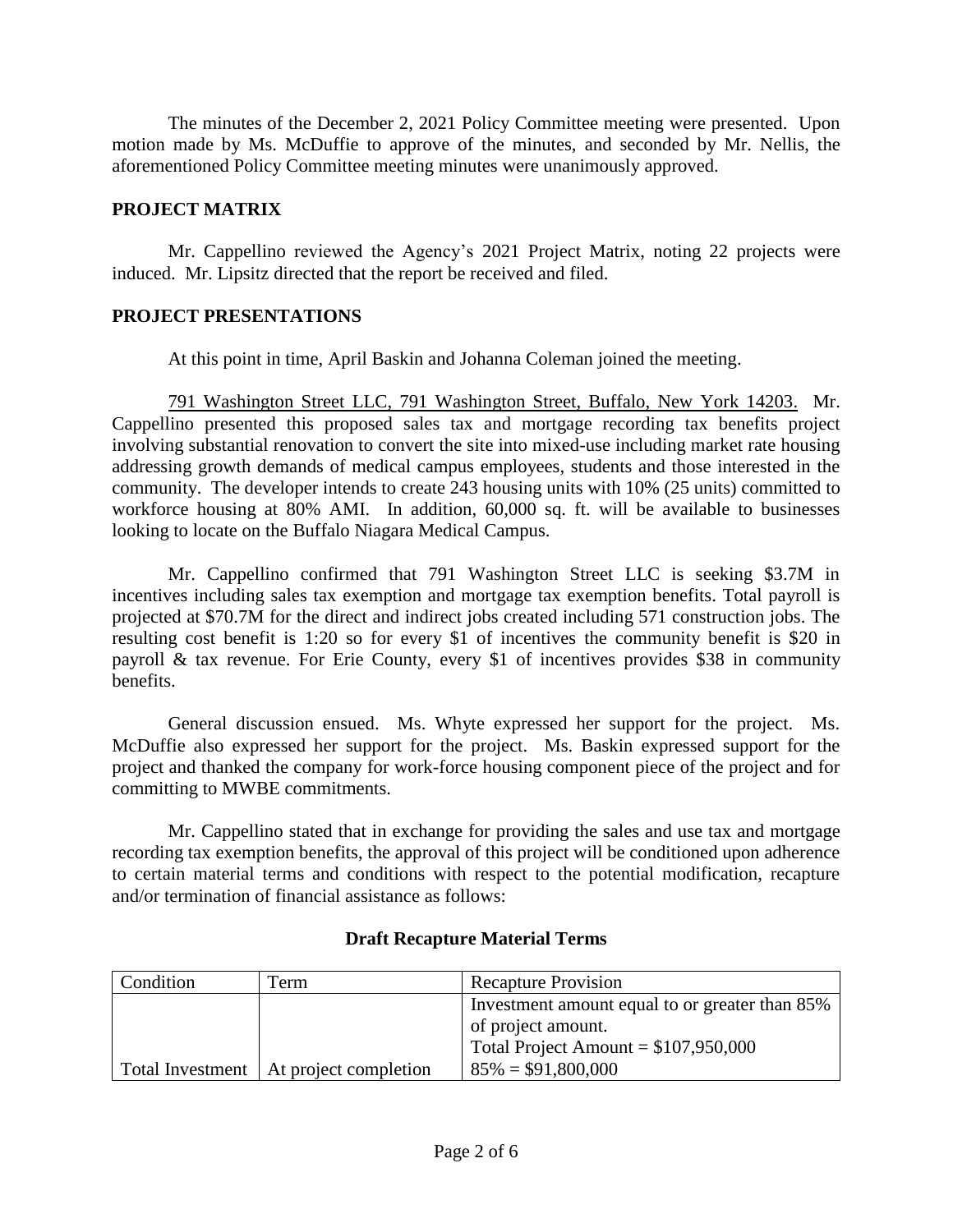|                  |                            | Create 85% of Projected Jobs                 |
|------------------|----------------------------|----------------------------------------------|
|                  |                            | Projected $= 5$                              |
|                  | 2 years following          | $85\% = 4$                                   |
| Employment       | project completion         | Recapture Employment $=$ 4                   |
|                  |                            | Adherence to policy including quarterly      |
| Local Labor      | <b>Construction Period</b> | reporting                                    |
|                  | 2 years following          |                                              |
| Pay Equity       | project completion         | Adherence to policy                          |
|                  | 2 years following          |                                              |
| Unpaid Tax       | project completion         | Adherence to policy                          |
|                  | 2 years following          | Recapture of state and local sales taxes and |
| Recapture Period | project completion         | mortgage recording tax                       |

Ms. Whyte moved and Ms. Baskin seconded to recommend the project as proposed be forwarded to the members of the ECIDA for approval. Mr. Lipsitz called for the vote and the project was then unanimously approved.

Arbor Multifamily Housing LLC, 500 Colvin Woods, Tonawanda, New York 14150. Mr. Cappellino presented this proposed sales tax benefits project involving the purchase of equipment and furnishings associated with an inter-municipal move of the applicant from the Town of Lancaster to the Town of Tonawanda, and confirmed and described the Agency's compliance with both statutory intermunicipal move requirements and the Agency's Uniform Tax Exemption Policy Uniform intermunicipal move requirements.

Mr. Cappellino confirmed that Arbor Multifamily Housing LLC is seeking \$183,750 in incentives including sales tax exemption benefits. Total payroll is projected at \$12.8M for the direct and indirect jobs created including 0 construction jobs. The resulting cost benefit is 1:304 so for every \$1 of incentives the community benefit is \$304 in payroll & tax revenue. For Erie County, every \$1 of incentives provides \$533 in community benefits.

General discussion ensued. Ms. Whyte confirmed Arbor's efforts to find suitable office space in Lancaster. Ms. Gredys spoke on behalf of the company to review its efforts that were undertaken to secure new office space in Lancaster and elsewhere. Ms. Whyte confirmed her belief that here, incentives are being appropriately offered to grow jobs in the region and not to simply facilitate a move of the facility. Ms. Smith spoke in favor of the project and confirmed the value of utilizing a regional approach as opposed to a" municipal geographic line approach" for incentivizing economic growth. Mr. Krebs and Ms. Coleman also spoke in favor of the project.

Mr. Cappellino stated that in exchange for providing the sales and use tax benefits, the approval of this project will be conditioned upon adherence to certain material terms and conditions with respect to the potential modification, recapture and/or termination of financial assistance as follows: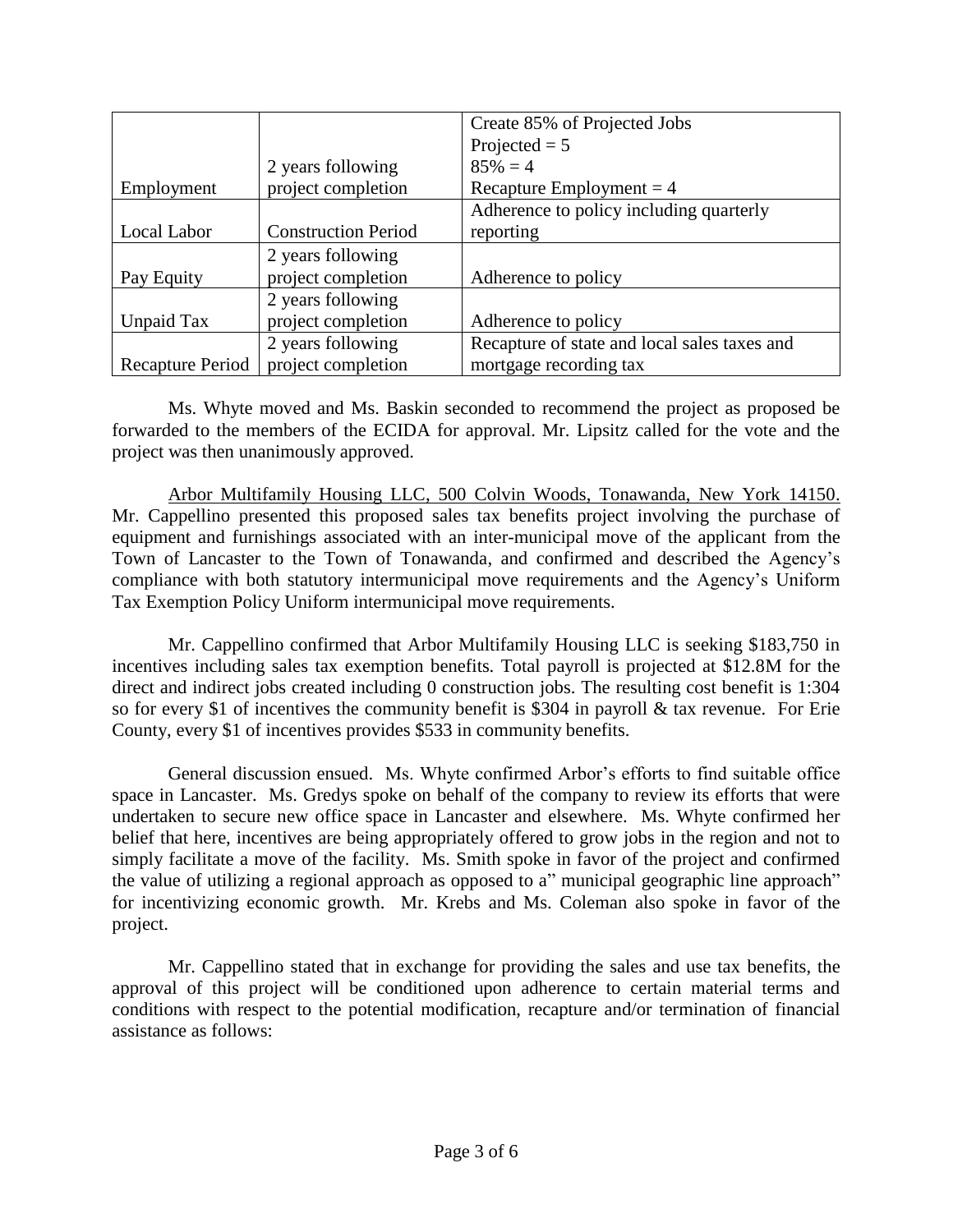| Condition               | Term                       | <b>Recapture Provision</b>                     |
|-------------------------|----------------------------|------------------------------------------------|
|                         |                            | Investment amount equal to or greater than 85% |
|                         |                            | of project amount.                             |
|                         |                            | Total Project Amount = $$2,100,000$            |
| <b>Total Investment</b> | At project completion      | $85\% = $1,785,000$                            |
|                         |                            | Maintain Base $= 168$                          |
|                         |                            | Create 85% of Projected Jobs                   |
|                         |                            | Projected $= 25$                               |
|                         | 2 years following          | $85\% = 21$                                    |
| Employment              | project completion         | Recapture Employment = $189$                   |
|                         |                            | Adherence to policy including quarterly        |
| Local Labor             | <b>Construction Period</b> | reporting                                      |
|                         | 2 years following          |                                                |
| Pay Equity              | project completion         | Adherence to policy                            |
|                         | 2 years following          |                                                |
| Unpaid Tax              | project completion         | Adherence to policy                            |
|                         | 2 years following          |                                                |
| Recapture Period        | project completion         | Recapture of state and local sales taxes       |

Ms. McDuffie moved and Mr. Blue seconded to recommend the project as proposed be forwarded to the members of the ECIDA for approval. Mr. Lipsitz called for the vote and the project was then unanimously approved.

Broadway Development & Management Group LLC, 343-345 Broadway, Buffalo, New York 14204. Ms. O'Keefe presented this proposed sales tax and mortgage recording tax benefits project involving an adaptive reuse project of an historic 3-story 44,000 sq. ft. commercial building located within a distressed census tract in the City of Buffalo. The first floor's 20,000 sq. ft. uses include: common areas/tenant amenities as well as office, warehouse and retail space. Anchor tenants for this space include Uzo 1 International, Ltd. And The UPS Store. The UPS Store will be the first and the only center to be located within the inner-city. The 24,000 sq. ft. on the second and third floors will be converted into workforce housing with rents based on 80% of the Area Median Income (AMI).

Ms. O'Keefe confirmed that Broadway Development & Management Group LLC is seeking \$693,500 in incentives including sales tax exemption and mortgage tax exemption benefits. Total payroll is projected at \$60,000 for the direct and indirect jobs created including 56 construction jobs. The resulting cost benefit is 1:14 so for every \$1 of incentives the community benefit is \$14 in payroll & tax revenue. For Erie County, every \$1 of incentives provides \$24 in community benefits.

General discussion ensued. Ms. Baskin spoke in favor of the project. Ms. O'Keefe stated that in exchange for providing the sales and use tax and mortgage recording tax exemption benefits, the approval of this project will be conditioned upon adherence to certain material terms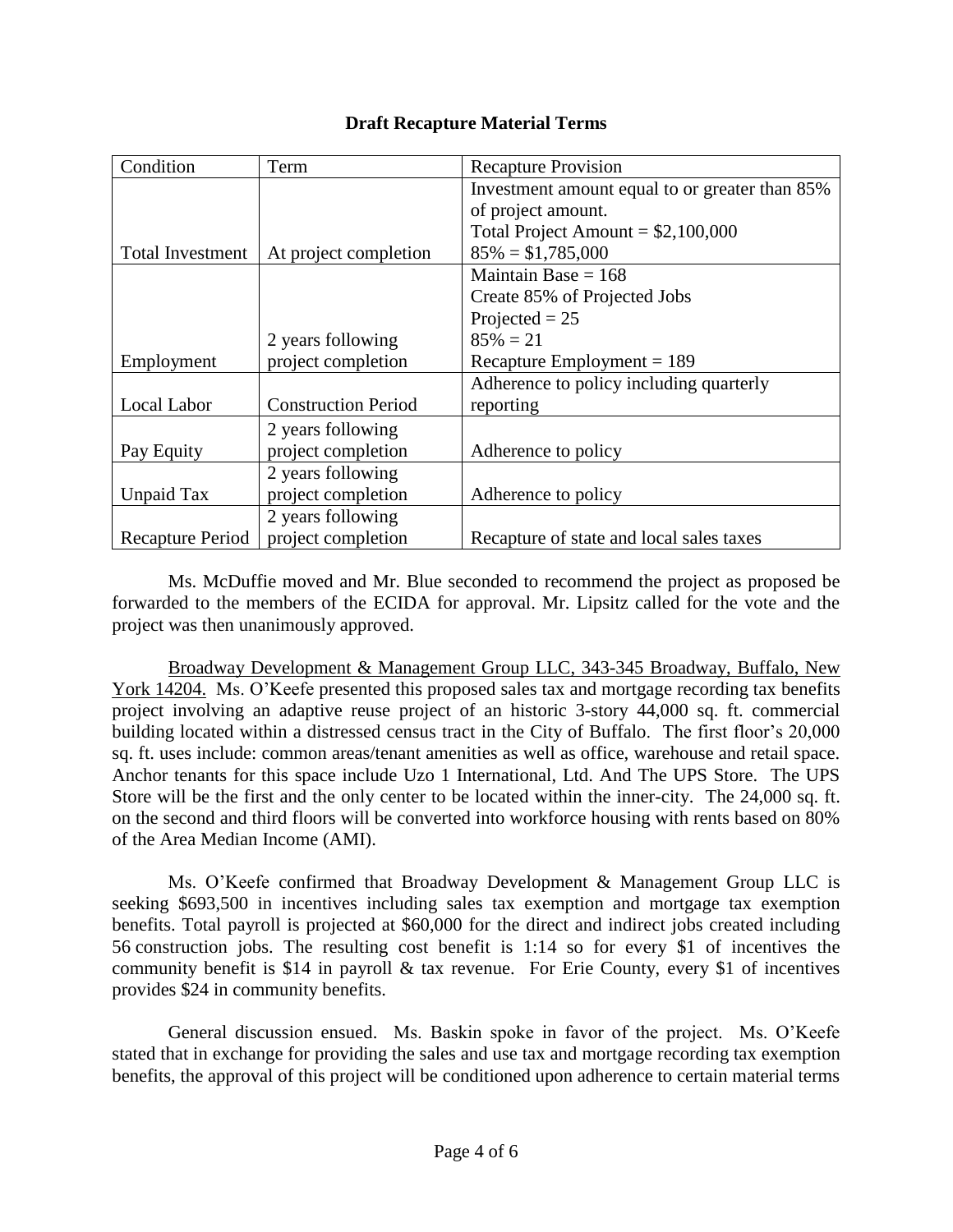and conditions with respect to the potential modification, recapture and/or termination of financial assistance as follows:

| Condition               | Term                       | <b>Recapture Provision</b>                     |
|-------------------------|----------------------------|------------------------------------------------|
|                         |                            | Investment amount equal to or greater than 85% |
|                         |                            | of project amount.                             |
|                         |                            | Total Project Amount = $$12,500,000$           |
| <b>Total Investment</b> | At project completion      | $85\% = $10,625,000$                           |
|                         |                            | Maintain Base $= 2$                            |
|                         |                            | Create 85% of Projected Jobs                   |
|                         |                            | Projected $= 8$                                |
|                         | Coincides with             | $85\% = 7$                                     |
| Employment              | recapture period           | Recapture Employment = $9$                     |
|                         |                            | Adherence to policy including quarterly        |
| Local Labor             | <b>Construction Period</b> | reporting                                      |
|                         | Coincides with             |                                                |
| Pay Equity              | recapture period           | Adherence to policy                            |
|                         | Coincides with             |                                                |
| Unpaid Tax              | recapture period           | Adherence to policy                            |
|                         | 2 years after project      | Recapture of state and local sales taxes and   |
| Recapture Period        | completion                 | mortgage recording tax                         |

## **Draft Recapture Material Terms**

Ms. McDuffie moved and Ms. Baskin seconded to recommend the project as proposed be forwarded to the members of the ECIDA for approval. Mr. Lipsitz called for the vote and the project was then unanimously approved.

Lactalis American Group, Inc., 2376 South Park Avenue, Buffalo, New York 14220. Ms. O'Keefe presented this proposed sales tax and real property tax abatement benefits project involving a proposed 5,660 sq. ft. addition to the company's existing 26,865 sq. ft. office building to provide current and future employees with the space needed to support the company's U.S. operations from the Buffalo, New York facility.

Ms. O'Keefe confirmed that Lactalis American Group, Inc. is seeking \$126,793 in incentives including sales tax exemption and real property tax exemption benefits. Total payroll over the 10 year term of the PILOT is projected at \$33.5M for the direct and indirect jobs created including 5 construction jobs. The resulting cost benefit is 1:9994 so for every \$1 of incentives the community benefit is \$9,994 in payroll & tax revenue. For Erie County, every \$1 of incentives provides \$13,000 in community benefits.

General discussion ensued. Mr. Blue queried about the types of jobs to be created. Ms. Risman spoke on behalf of the company and confirmed new jobs are computer technology and computer science jobs. Mr. Lipsitz and Mr. Krebs spoke in favor of the project as well as Ms. Abbott.